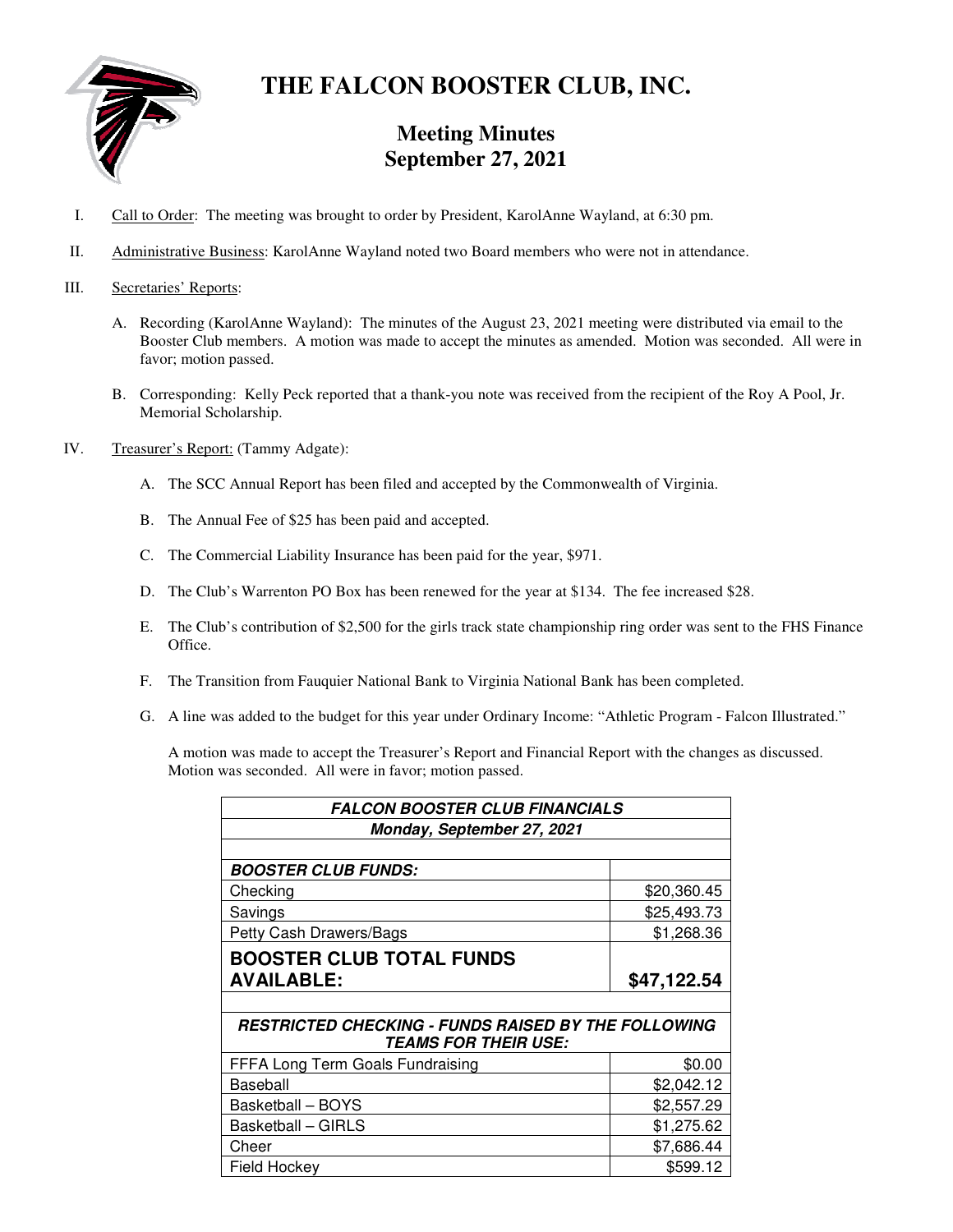| Football                                                                                   | \$822.91     |  |
|--------------------------------------------------------------------------------------------|--------------|--|
| Golf                                                                                       | \$2.00       |  |
| Lacrosse - BOYS                                                                            | \$5,681.49   |  |
| Lacrosse - GIRLS                                                                           | \$240.00     |  |
| Soccer - BOYS                                                                              | \$971.87     |  |
| Soccer - GIRLS                                                                             | \$1,428.39   |  |
| Softball                                                                                   | \$1,783.28   |  |
| <b>Swim Teams</b>                                                                          | \$1,052.46   |  |
| Track                                                                                      | \$8,440.34   |  |
| Training Room                                                                              | \$2,089.98   |  |
| Volleyball                                                                                 | \$0.00       |  |
| Weight Room                                                                                | \$3,090.59   |  |
| Wrestling                                                                                  | \$200.00     |  |
| TOTAL FUNDS RESTRICTED TO TEAMS:                                                           | \$39,963.90  |  |
|                                                                                            |              |  |
| Equity - Net Income                                                                        | $-$1,672.82$ |  |
|                                                                                            |              |  |
| ACCOUNTS FISCALLY MANAGED BY THE BOOSTER CLUB -<br><b>THESE ARE NOT BOOSTER CLUB FUNDS</b> |              |  |
| Pat Georger Scholarship Trust                                                              | \$66,089.68  |  |
| Roy A. Pool Jr. Scholarship Account                                                        | \$846.81     |  |
|                                                                                            |              |  |
| TOTAL ASSETS IN ALL ACCOUNTS                                                               | \$154,022.93 |  |

#### V. Committee Reports

- A. Membership (Mary Kay Anderson): As of today, there are 94 members: 16 Board/Officers, 37 coaches/Activities Director/Assistant AD/Trainer, and 41 parents or community members. Membership continues to increase.
- B. Concessions KarolAnne Wayland reported that football and volleyball concessions have been going well. Field hockey has had a few hiccups; however, she feels confident that fall concessions are under control. Volunteers have stepped up to run basketball concessions. Concessions Lead Caitlin Chirasello will still be involved with helping to coordinate and keep the concession stands stocked and running smoothly.
- C. Other KarolAnne Wayland reported the International Gold Cup event needs 10 volunteers and a Committee Lead.

#### VI. Director of Student Activities:

- A. Report: None (Coach Ott was not in attendance).
- B. Coaches' Report: A motion was made to submit a proposal to the School Board to increase the stipend for all the Fauquier coaches and the assistant coaches. Motion was seconded. All were in favor; motion passed.

### VII. Old Business:

- A. KarolAnne reported the Fall/Football/Athletic Program is now anticipated to be completed by Senior Night, October 29. A change this year is that the program will include recognizing the winter 2020 and spring 2021 sports teams with the focus being 2021 fall sports and the football team.
- B. Beth Howser reported that Polo Parking went very well. The teams and parents who volunteered did amazing and FHS is hoping to be considered for the event again. The Board will revisit this topic the first of the year.
- C. Decals: The order has been placed; KarolAnne does not have an ETA on the order at this time.
- D. Booster Dues: Tammy created a QR code and a link to the Square credit card site for an online option payment of membership dues.

#### VIII. New Business:

A. Tammy announced that she will be retiring from the Treasurer's position this year. We need to start the process of transitioning the restricted accounts for the individual teams back to the Finance Office.